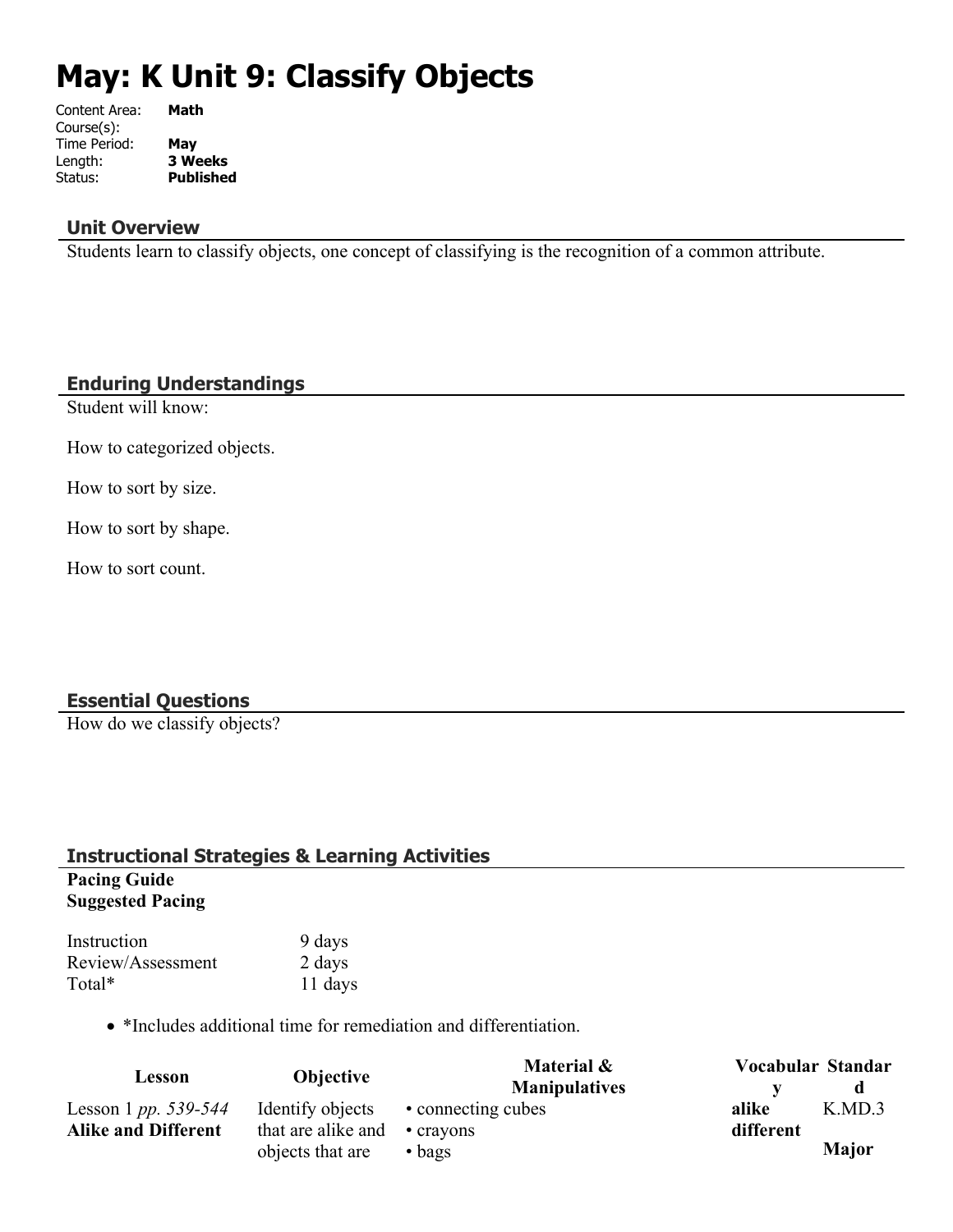|                                                                          | different.                            | • pattern blocks                                                                          |       | <b>Cluster</b>                      |
|--------------------------------------------------------------------------|---------------------------------------|-------------------------------------------------------------------------------------------|-------|-------------------------------------|
| Lesson 2 <i>pp.</i> $545 - 550$<br><b>Problem-Solving</b>                | Use logical<br>reasoning to solve     | • picnic basket<br>• tablecloth                                                           |       | MP 1, 3,<br>4, 6<br>K.MD.3<br>Major |
| <b>Strategy: Use Logical</b><br>Reasoning                                | problems.                             | · plastic food items<br>• various items that belong and do not<br>belong in picnic basket |       | <b>Cluster</b>                      |
| Lesson 3 <i>pp.</i> $551 - 556$                                          | Sort objects into                     | • student page 546<br>• yarn                                                              | sort  | MP 1, 3,<br>5, 6, 8<br>K.MD.3       |
| <b>Sort by Size</b>                                                      | groups by size.                       | • pencils<br>· stuffed animals<br>· classroom objects                                     | size  | Major<br><b>Cluster</b>             |
|                                                                          |                                       | • attribute buttons<br>$\bullet$ bags                                                     |       | MP 1, 4,<br>5, 6, 7                 |
| <b>Check My Progress</b><br>Lesson 4 pp. 559-564<br><b>Sort by Shape</b> | Sort objects into<br>groups by shape. | • attribute blocks<br>• shape cards (circle, triangle, rectangle,                         | shape | K.MD.3                              |
|                                                                          |                                       | square, and hexagon)<br>• pattern blocks                                                  |       | <b>Major</b><br><b>Cluster</b>      |
| Lesson 5 pp. $565-570$                                                   | Sort by counting.                     | • red and yellow connecting cubes                                                         |       | MP 1, 3,<br>4, 6<br>K.MD.3          |
| <b>Sort by Count</b>                                                     |                                       | • attribute buttons                                                                       |       | Major<br><b>Cluster</b>             |
|                                                                          |                                       |                                                                                           |       | MP 1, 2,<br>4, 6, 8                 |

# **Integration of Career Readiness, Life Literacies and Key Skills**

| <b>TECH.9.4.2.CT</b> | Critical Thinking and Problem-solving                                                        |
|----------------------|----------------------------------------------------------------------------------------------|
| TECH.9.4.2.CT.2      | Identify possible approaches and resources to execute a plan (e.g., 1.2.2.CR1b, 8.2.2.ED.3). |
| WRK.9.2.2.CAP.1      | Make a list of different types of jobs and describe the skills associated with each job.     |
| TECH.9.4.2.CT.3      | Use a variety of types of thinking to solve problems (e.g., inductive, deductive).           |
|                      | Different types of jobs require different knowledge and skills.                              |

#### **Technology and Design Integration**

Utilize programs on the IPad.

Use of Shutterfly Share Site.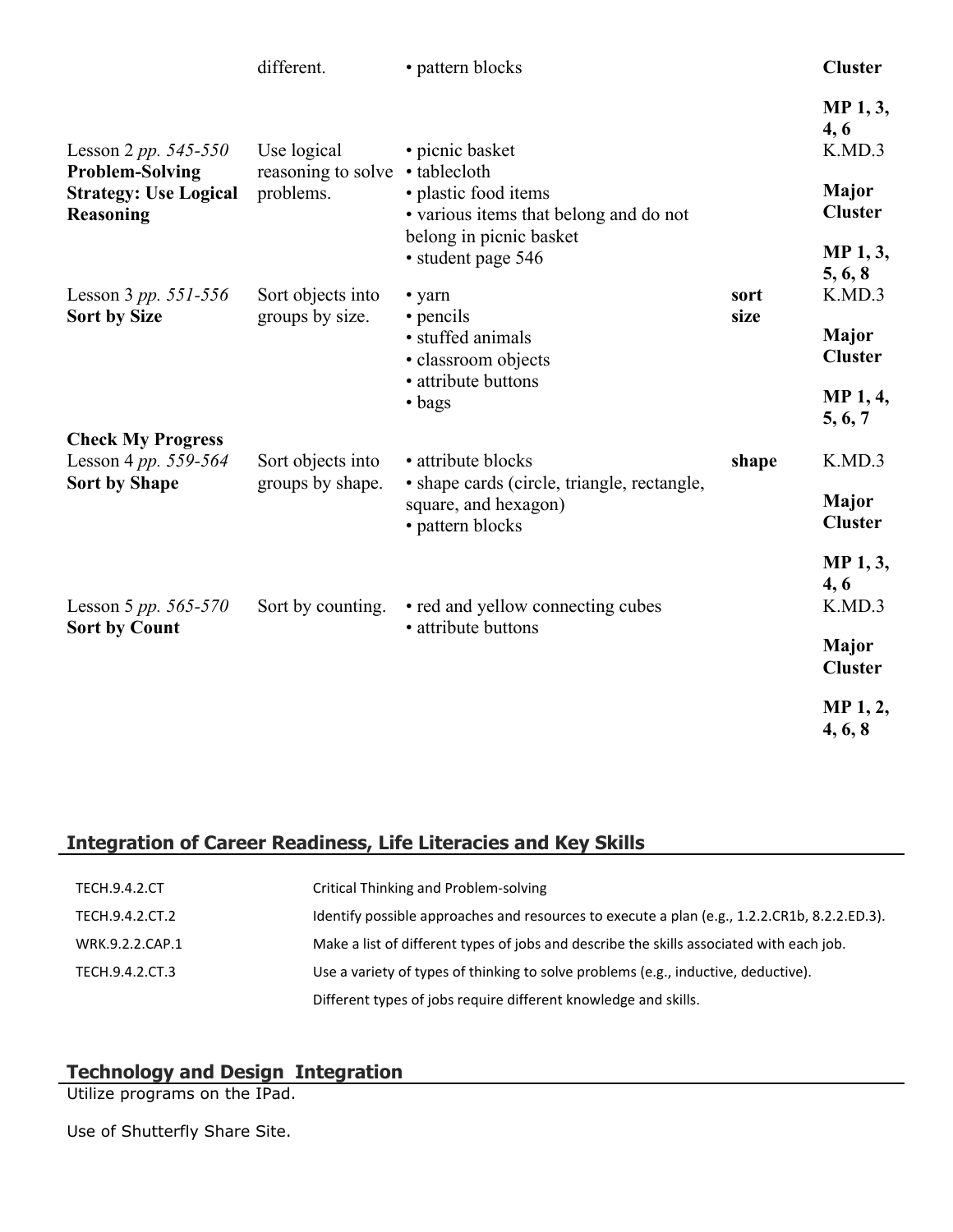#### Smartboard lessons and technology

| CS.K-2.8.1.2.NI.4 | Explain why access to devices need to be secured.                                                                                             |
|-------------------|-----------------------------------------------------------------------------------------------------------------------------------------------|
| CS.K-2.8.1.2.CS.3 | Describe basic hardware and software problems using accurate terminology.                                                                     |
|                   | Describing a problem is the first step toward finding a solution when computing systems<br>do not work as expected.                           |
| CS.K-2.8.1.2.NI.3 | Create a password that secures access to a device. Explain why it is important to create<br>unique passwords that are not shared with others. |

## **Interdisciplinary Connections**

| LA.RF.K.1        | Demonstrate understanding of the organization and basic features of print.                                                                                                                          |
|------------------|-----------------------------------------------------------------------------------------------------------------------------------------------------------------------------------------------------|
| LA.RF.K.2        | Demonstrate understanding of spoken words, syllables, and sounds (phonemes).                                                                                                                        |
| LA.RI.K.1        | With prompting and support, ask and answer questions about key details in a text.                                                                                                                   |
| LA.RF.K.3        | Know and apply grade-level phonics and word analysis skills in decoding and encoding<br>words.                                                                                                      |
| LA.RI.K.2        | With prompting and support, identify the main topic and retell key details of a text.                                                                                                               |
| LA.RI.K.4        | With prompting and support, ask and answer questions about unknown words in a text.                                                                                                                 |
| <b>LA.RI.K.7</b> | With prompting and support, describe the relationship between illustrations and the text<br>in which they appear (e.g., what person, place, thing, or idea in the text an illustration<br>depicts). |

## **Differentiation**

Each chapter in My Math teacher manual contains differentiated instruction for Approaching level, On Level and Above level students.

## **Modifications & Accommodations**

I&RS and 504 accommodations will be utilized in addition to the differentiated instruction in the Unit.

## **Benchmark Assessments**

Check My Progress